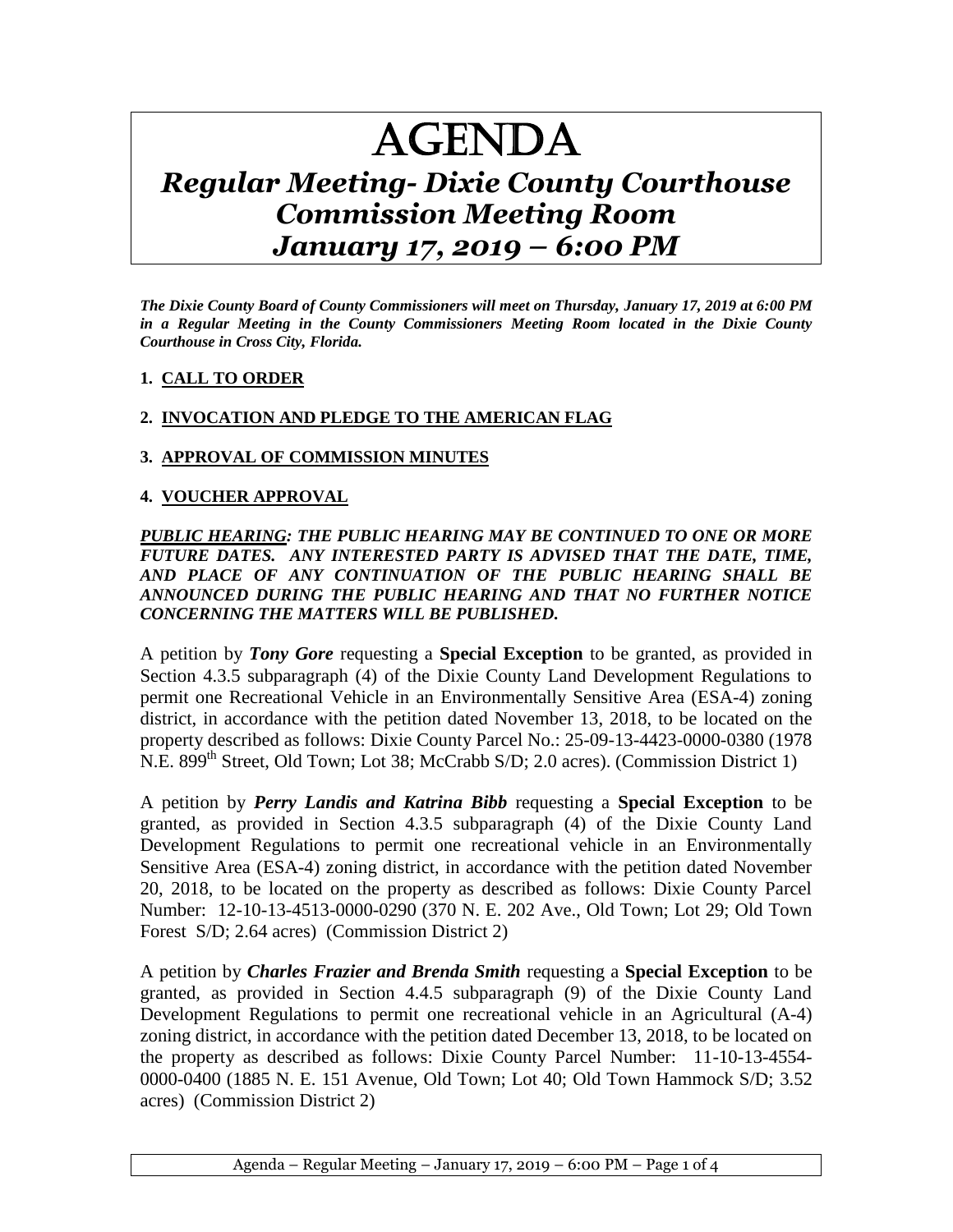A petition by *Lucas Paul Williams* to request a **variance** of 15 feet from the west and southern side of property for the placement of a 50x60 enclosed metal building as provided by the petition dated December 14, 2018, which is located within a Environmentally Sensitive Area (ESA-4) zoning district to be located on the property as described as follows: (22 S. E. 905 Street, Old Town; Lots 1, 2, 3, 4, & 22, 23, 24, 25, 26; Blk. 23; Suwannee Gardens S/D) (Commission District 2)

#### **RESOLUTION 2019-05**

A RESOLUTION OF THE BOARD OF COUNTY COMMISSIONERS OF DIXIE COUNTY, FLORIDA, TO APPROVE A SPECIAL EXCEPTION TO BE GRANTED, AS PROVIDED IN SECTION 4.3.5 SUBPARAGRAPH (4) OF THE DIXIE COUNTY LAND DEVELOPMENT REGULATIONS TO PERMIT ONE RECREATIONAL VEHICLE IN AN ENVIRONMENTALLY SENSITIVE AREA (ESA-4) ZONING DISTRICT, IN ACCORDANCE WITH THE PETITION DATED NOVEMBER 13, 2018. *(Tony Gore)* 

#### **RESOLUTION 2019-06**

A RESOLUTION OF THE BOARD OF COUNTY COMMISSIONERS OF DIXIE COUNTY, FLORIDA, TO APPROVE A SPECIAL EXCEPTION TO BE GRANTED, AS PROVIDED IN SECTION 4.3.5 SUBPARAGRAPH (4) OF THE DIXIE COUNTY LAND DEVELOPMENT REGULATIONS TO PERMIT ONE RECREATIONAL VEHICLE IN AN ENVIRONMENTALLY SENSITIVE AREA (ESA-4) ZONING DISTRICT, IN ACCORDANCE WITH THE PETITION DATED NOVEMBER 20, 2018. *(Perry Landis and Katrina Bibb)* 

#### **RESOLUTION 2019-07**

A RESOLUTION OF THE BOARD OF COUNTY COMMISSIONERS OF DIXIE COUNTY, FLORIDA, TO APPROVE A SPECIAL EXCEPTION TO BE GRANTED, AS PROVIDED IN SECTION 4.4.5 SUBPARAGRAPH (9) OF THE DIXIE COUNTY LAND DEVELOPMENT REGULATIONS TO PERMIT ONE RECREATIONAL VEHICLE IN AN AGRICULTURAL (A-4) ZONING DISTRICT, IN ACCORDANCE WITH THE PETITION DATED DECEMBER 13, 2018. *(Charles Frazier and Brenda Smith)* 

#### **RESOLUTION 2019-08**

A RESOLUTION OF THE BOARD OF COUNTY COMMISSIONERS OF DIXIE COUNTY, FLORIDA, TO APPROVE A VARIANCE TO BE GRANTED, AS PROVIDED IN SECTION12.3.1OF THE DIXIE COUNTY LAND DEVELOPMENT REGULATIONSTO PERMIT A VARIANCE OF FIFTEEN (15) FEET FROM THE WEST AND SOUTH PROPERTY LINES FOR THE PLACEMENT OF AN ENCLOSED METAL BUILIDING, LOCATED WITHIN AN ENVIRONMENTALLY SENSITIVE AREA (ESA-4) ZONING DISTRICT, AS SET FORTH IN THE PETITION DATED DECEMBER 14, 2018. *(Lucas Paul Williams)*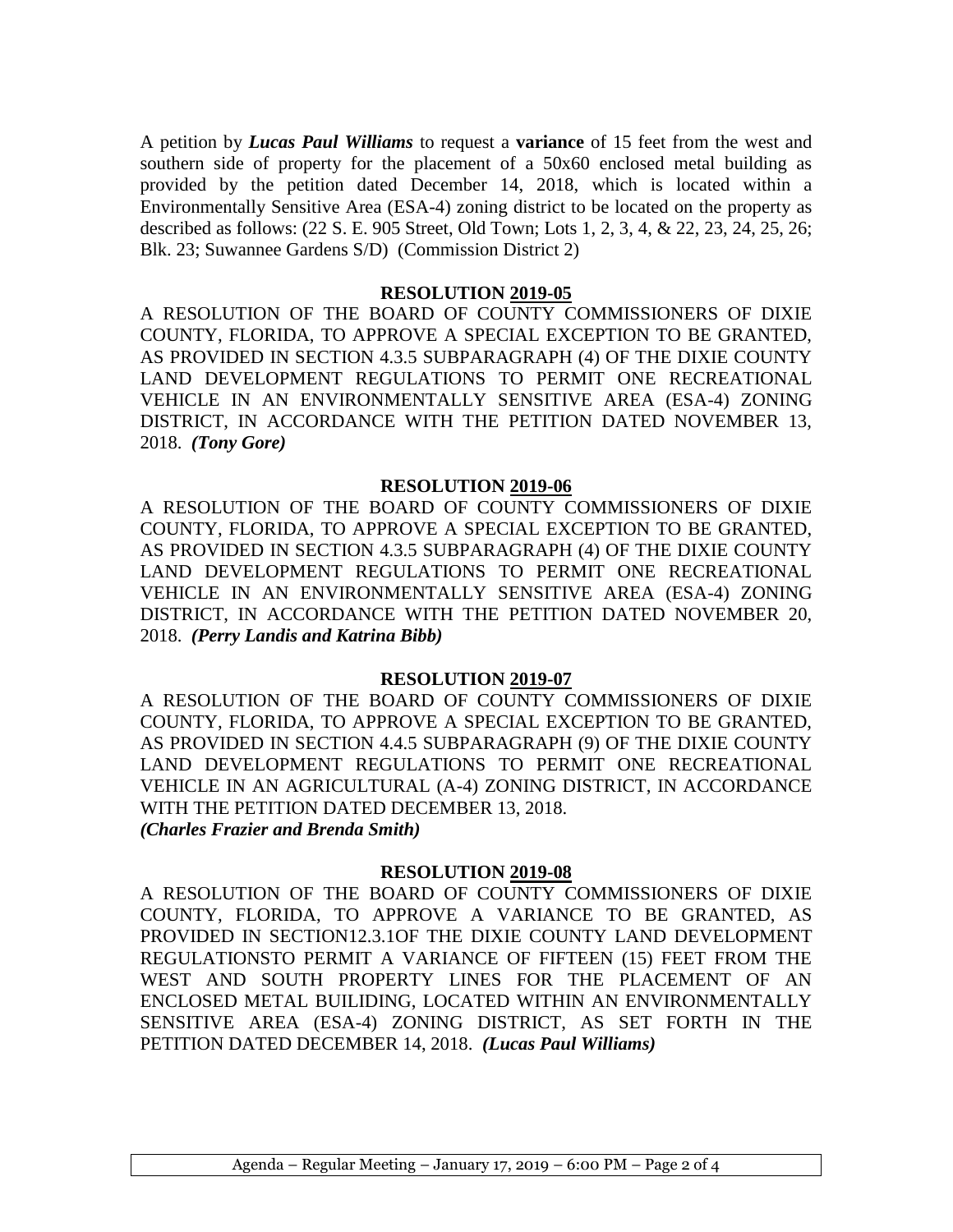#### **RESOLUTION NO. 2019-03 BA SE 18-01**

A RESOLUTION OF THE BOARD OF COUNTY COMMISSIONERS OF DIXIE COUNTY, FLORIDA, SERVING AS THE BOARD OF ADJUSTMENT OF DIXIE COUNTY, FLORIDA, GRANTING A SPECIAL EXCEPTION, WITH APPROPRIATE CONDITIONS AND SAFEGUARDS, AS AUTHORIZED UNDER SECTION 3.2 OF THE DIXIE COUNTY LAND DEVELOPMENT REGULATIONS; PROVIDING FOR A SPECIAL EXCEPTION WITHIN AN AGRICULTURAL-4 (A-4) ZONING DISTRICT AS PROVIDED FOR IN SECTION 4.18.9 OF THE LAND DEVELOPMENT REGULATIONS TO ALLOW A TELECOMMUNICATIONS TOWER AND FACILITY ON CERTAIN LANDS WITHIN THE UNINCORPORATED AREA OF DIXIE COUNTY, FLORIDA; PROVIDING FOR REVOCATION OF THE SPECIAL EXCEPTION; REPEALING ALL RESOLUTIONS IN CONFLICT; AND PROVIDING AN EFFECTIVE DATE. *(petition, SE 18-01, by Nex Tower Development Group, LLC, as agents for Rolfe E. Wall)*

#### **ORDINANCE NO. 2019-01**

AN ORDINANCE OF DIXIE COUNTY, FLORIDA, AMENDING THE FUTURE LAND USE PLAN MAP OF THE DIXIE COUNTY COMPREHENSIVE PLAN, AS AMENDED; RELATING TO AN AMENDMENT OF MORE THAN TEN OF LAND, PURSUANT TO AN APPLICATIO, *CPA 18-07*, BY THE PROPERTY OWNER OF SAID ACREAGE, UNDER THE AMENDMENT PROCEDURES ESTABLISHED IN SECTIONS 163.3161 THROUGH 163.3248, FLORIDA STATUTES, AS AMENDED; PROVIDING FOR CHANGING THE FUTURE LAND USE CLASSIFICATION FROMRESIDENTIAL, MODERATE DENSITY (LESS THAN OR EQUAL TO 4 DWELLING UNITS PER ACRE)TO COMMERCIAL OF CERTAIN LANDS WITHIN THE UNINCORPORATED AREA OF DIXIE COUNTY, FLORIDA; PROVIDING SEVERABILITY; REPEALING ALL ORDINANCES IN CONFLICT; AND PROVIDING AN EFFECTIVE DATE. *(95 Van Dam Corp)*

#### **ORDINANCE NO. 2019-02**

AN ORDINANCE OF DIXIE COUNTY, FLORIDA, AMENDING THE OFFICIAL ZONING ATLAS OF THE DIXIE COUNTY LAND DEVELOPMENT REGULATIONS, AS AMENDED; RELATING TO AN AMENDMENT REZONING TENOR MORE CONTIGUOUS ACRES OF LAND, PURSUANT TO AN APPLICATION, *LDR 18- 11,*BY THE PROPERTY OWNEROF SAID ACREAGE; PROVIDING FOR REZONING FROMPLANNED RESIDENTIAL DEVELOPMENT (PRD) AND RESIDENTIAL, (MIXED) SINGLE FAMILY/MOBILE HOME-2 (RSF/MH-2) TO COMMERCIAL, GENERAL (CG)OFCERTAIN LANDS WITHIN THE UNINCORPORATED AREA OF DIXIE COUNTY, FLORIDA; PROVIDING SEVERABILITY; REPEALING ALL ORDINANCES IN CONFLICT; AND PROVIDING AN EFFECTIVE DATE. *(95 Van Dam Corp)*